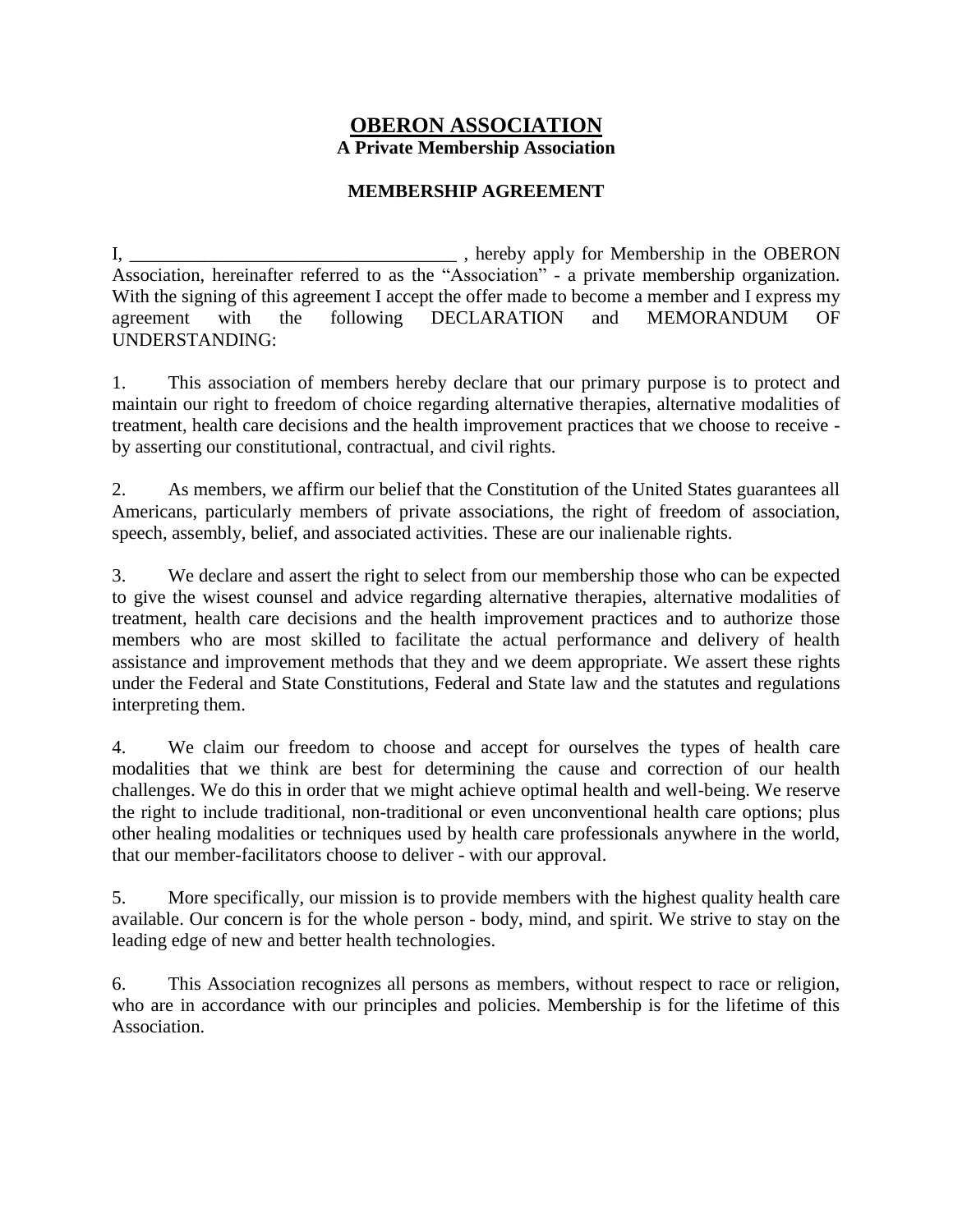## **MEMORANDUM OF UNDERSTANDING**

I understand that those members of the Association that provide services or advice do so in the capacity of fellow member-facilitators in a private manner and not in the capacity as public health-care facilitators. I understand that within the Association no Public-Doctor-Patient or Public-Therapy-Client relationship exists. Within the Association I freely choose to change my legal status from that of a Pub1ic Health-Care Recipient, to that of a Private Membership Association care recipient. I realize that in doing so I relinquish certain Federal and State protections and privileges. I understand that it is my personal responsibility to evaluate the services offered and to educate myself as to efficacy, risks, or desirability. I agree that the actions I take, in this regard, are my own free-will decisions. If I am accepted for membership, I will exercise my rights for my own benefit and agree to hold harmless the Association and memberfacilitators from any unintentional liability that might result from the advice or services I receive, except for the harm that could remotely result from an instance of "a clear and present danger of substantive evil" - as determined by the Association and as defined by the United States Supreme Court.

I understand and accept that, since the Association is protected by the First and Fourteenth Amendments to the United States Constitution, it is exempt from any action of Federal and State agencies entrusted to "protect the public" – as it relates to any complaints or grievances against the Association, its physical premises or equipment its Trustees, memberfacilitators or other associated staff or consultants. All complaints or grievances will be settled by non-judicial mediation, within the Association. Also, those membership and private member records kept by the Association are strictly protected and can only be released upon written request of the subject member.

I agree that I am joining this Private Membership Association under the common law. I understand that members seek to help each other achieve and sustain better health. I accept that the facilitators, and other health-care providers, who are fellow members, offer advice, services, and benefits that are not necessarily conventional or traditional.

As a Member, my goal is to accept those health and wellness services that I feel will truly help me. I will choose procedures that I consider proper and have a reasonable chance of making my health and life better. I realize that no health screening, resulting conclusions or health care services are foolproof. For example, if I choose to forego drugs, surgery or symptom treatments that have been recommended by others, in the public sector, I accept that risk. I assert my right of informed consent.

My activities within the Association are a private matter and I refuse to share them with any Federal or State regulatory enforcement agency, medical board, or the FDA, Medicare or Medicaid. The health and/ or sickness records that I have shared with other members remain the property of the Association. I, in becoming a member, agree not to file malpractice, civil or criminal lawsuits against a fellow member, unless that member exposes me to a clear and present danger of substantive evil.